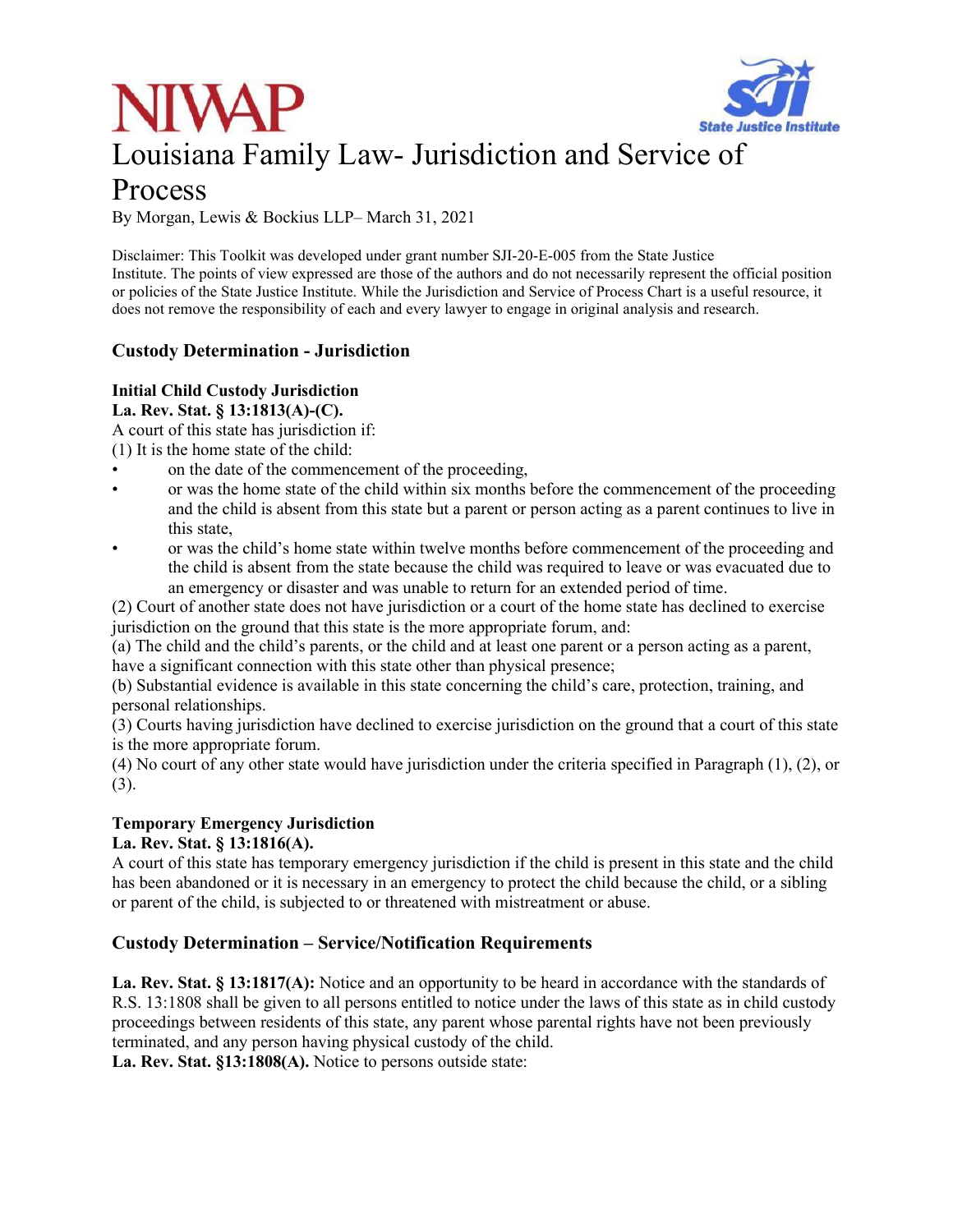

May be given in a manner prescribed by the law of this state for service of process or by the law of the state in which the service is made. Notice shall be given in a manner reasonably calculated to give actual notice but may be by publication if other means are not effective.

# **Paternity and Child Support Proceeding – Jurisdiction**

#### **Proceeding to establish or enforce a support order or to determine parentage of a child LSA-Ch.C. Art. 1302.1(1)-(8)**

In a proceeding to establish or enforce a support order or to determine parentage of a child, jurisdiction permitted over the nonresident individual if:

1. The individual is personally served with citation, summons, or notice within this state;

2. The individual submits to the jurisdiction of this state by consent in a record, by entering a general appearance, or by filing a responsive document having the effect of waiving any contest to personal jurisdiction:

3. The individual resided with the child in this state;

4. The individual resided in this state and provided prenatal expenses or support for the child;

5. The child resides in this state as a result of the acts or directives of the individual;

6. The individual engaged in sexual intercourse in this state and the child may have been conceived by that act of intercourse;

7. The individual asserted parentage of a child in the putative father registry maintained in this state by the Louisiana Department of Health, office of public health; or

8. There is any other basis consistent with the constitutions of this state and the United States for the exercise of personal jurisdiction.

# **Paternity and Child Support Proceeding – Service/Notification Requirements**

Follow service requirements set out in Louisiana Code of Civil Procedure (service rules provided for in Louisiana's Children's Code do not apply).

### **Child Abuse/Neglect Proceeding – Jurisdiction**

#### **LSA-Ch.C. Art. 303**

Exclusive jurisdiction over children, youth, and minors.

A juvenile court has original jurisdiction over: child in need of care proceedings pursuant to Title VI (See LSA—Ch.C. Art. 601 below).

#### **LSA-Ch.C. Art. 601**

"The purpose of this Title is to protect children whose physical or mental health and welfare is substantially at risk of harm by physical abuse, neglect, or exploitation and who may be further threatened by the conduct of others, by providing for the reporting of suspected cases of abuse, exploitation, or

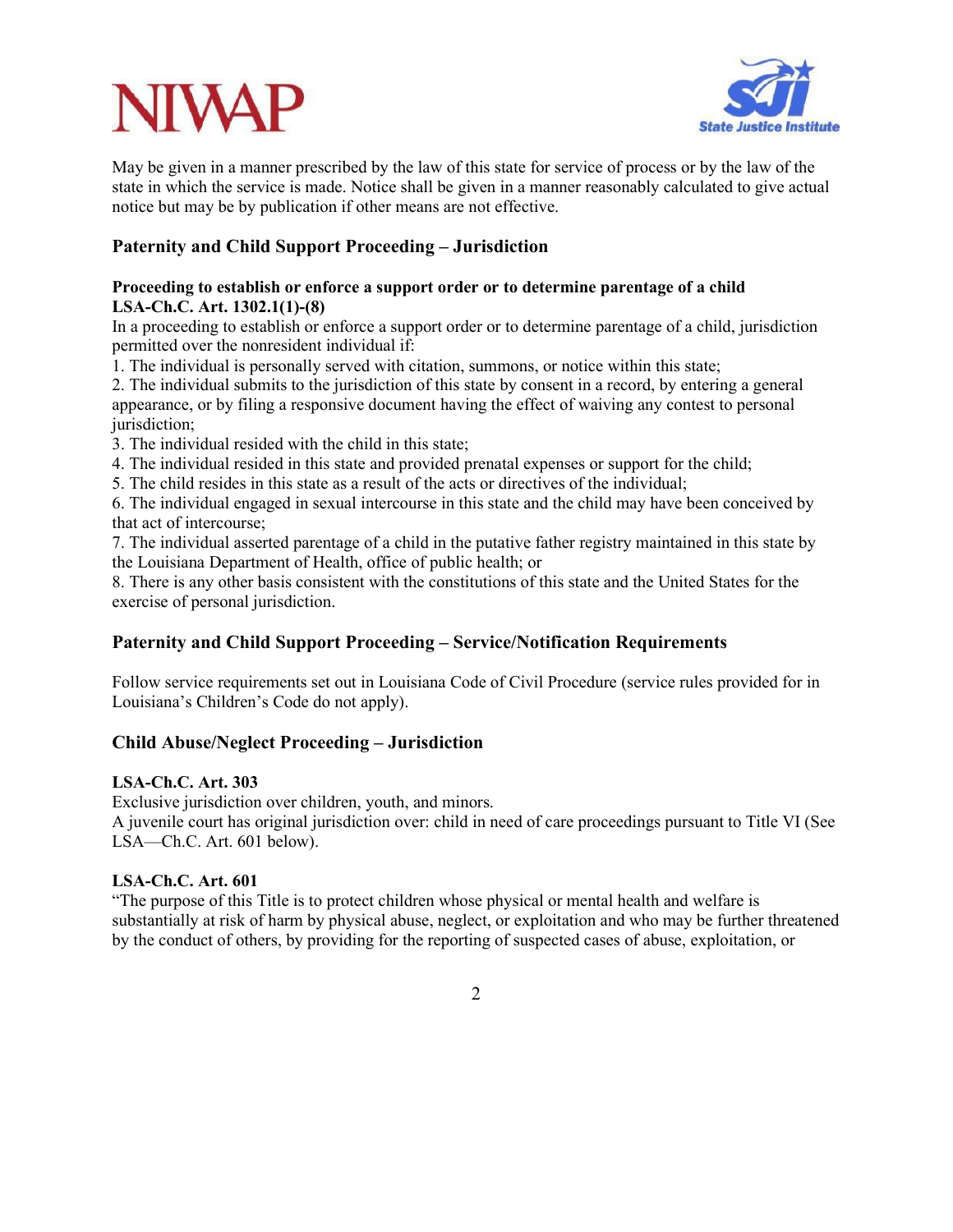

neglect of children; by providing for the investigation of such complaints; and by providing, if necessary, for the resolution of child in need of care proceedings in the courts."

# **Child Abuse/Neglect Proceeding – Service/Notification Requirements**

### **LSA-Ch.C. Art. 640(A)**

If a parent resides within the state, service of the petition, summons, and notice shall be made as soon as possible, and not less than fifteen days prior to commencement of the adjudication hearing on the matter, by any of the following means:

(1) Personal service.

(2) Domiciliary service.

(3) Certified mail.

(4) Electronic mail to the electronic mail address expressly designated by the parent in a pleading, at the continued custody or continued safety plan hearing, or at any other hearing at which the parent personally appeared before the court.

# **Divorce and Legal Separation – Jurisdiction**

# **LSA-C.C.P. Art. 10(A)(6)-(7).**

Court has jurisdiction under the following conditions:

(6) An action to annul a marriage if one or both of the parties are domiciled in this state.

(7) An action of divorce, if, at the time of filing, one or both of the spouses are domiciled in this state.

# **Divorce and Legal Separation – Service/Notification Requirements**

No separate service/notification requirements.

# **Adoption Proceeding – Jurisdiction**

### **LSA-C.C.P. Art. 10(A)(1).**

Court has jurisdiction under the following conditions:

An adoption proceeding in accordance with Title XII of the Children's Code, if the surrendering parent of the child, a prospective adoptive parent, the adoptive parent or parents, or any parent of the child has been domiciled in this state for at least eight months, or if the child is in the custody of the Department of Children and Family Services; and an adoption proceeding in accordance with Civil Code Article 212, if either party to the adoption of an adult is domiciled in this state.

### **LSA-C.C. Art. 212.**

Adult adoption requirements:

A person who has attained the age of majority may be adopted without judicial authorization only when the adoptive parent is the spouse or the surviving spouse of a parent of the person to be adopted. In other